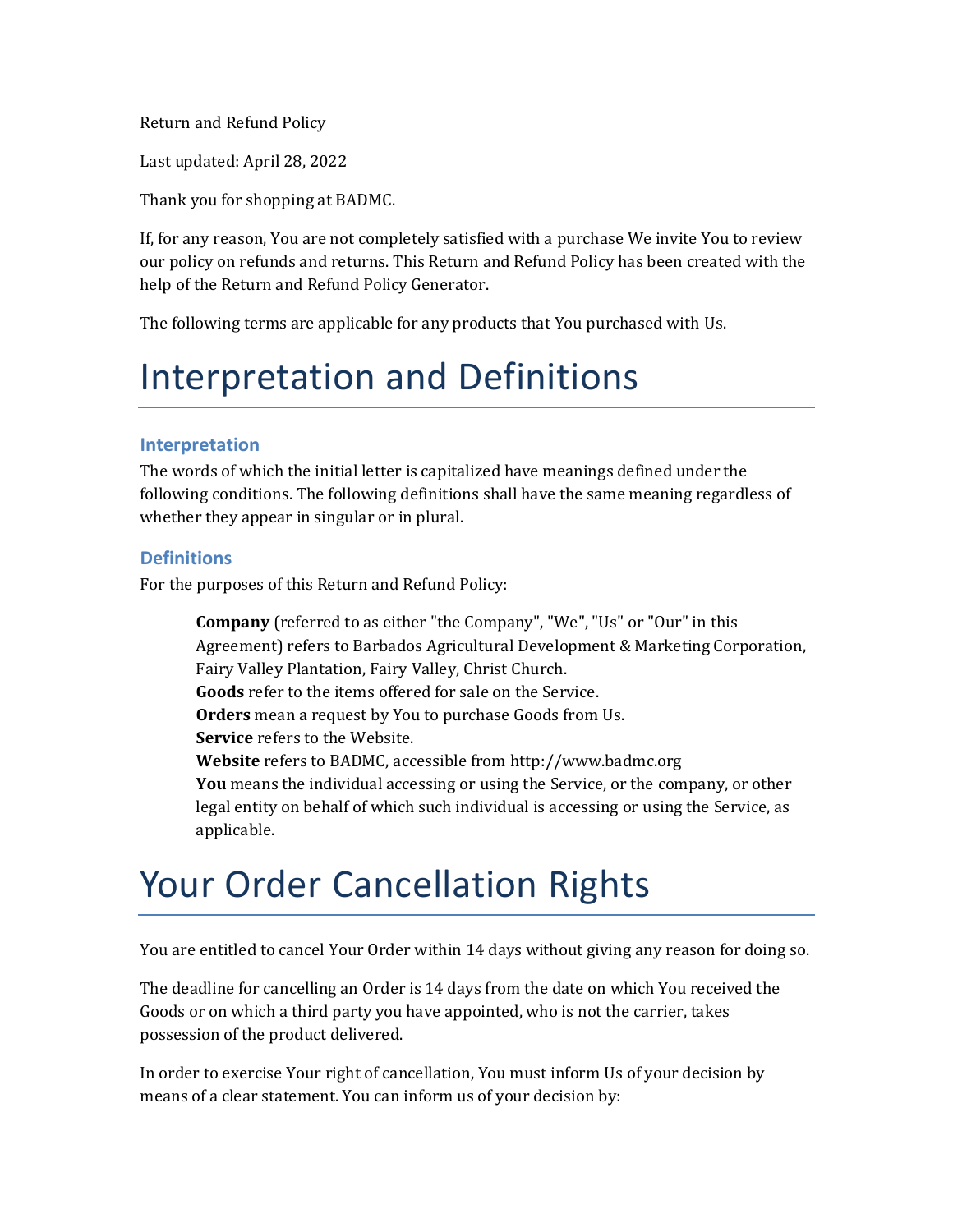By email: contactus@badmc.org By visiting this page on our website:<http://www.badmc.org/contact-us/> By phone number: 246.535-6830

We will reimburse You no later than 14 days from the day on which We receive the returned Goods. We will use the same means of payment as You used for the Order, and You will not incur any fees for such reimbursement.

### Conditions for Returns

In order for the Goods to be eligible for a return, please make sure that:

- The Goods were purchased in the last 14 days
- The Goods are in the original packaging

The following Goods cannot be returned:

- The supply of Goods made to Your specifications or clearly personalized.
- The supply of Goods which according to their nature are not suitable to be returned, deteriorate rapidly or where the date of expiry is over.
- The supply of Goods which are not suitable for return due to health protection or hygiene reasons and were unsealed after delivery.
- The supply of Goods which are, after delivery, according to their nature, inseparably mixed with other items.

We reserve the right to refuse returns of any merchandise that does not meet the above return conditions in our sole discretion.

Only regular priced Goods may be refunded. Unfortunately, Goods on sale cannot be refunded. This exclusion may not apply to You if it is not permitted by applicable law.

## Returning Goods

You are responsible for the cost and risk of returning the Goods to Us. You should send the Goods at the following address:

Barbados Agricultural Development & Marketing Corporation Fairy Valley Plantation Fairy Valley Christ Church Barbados